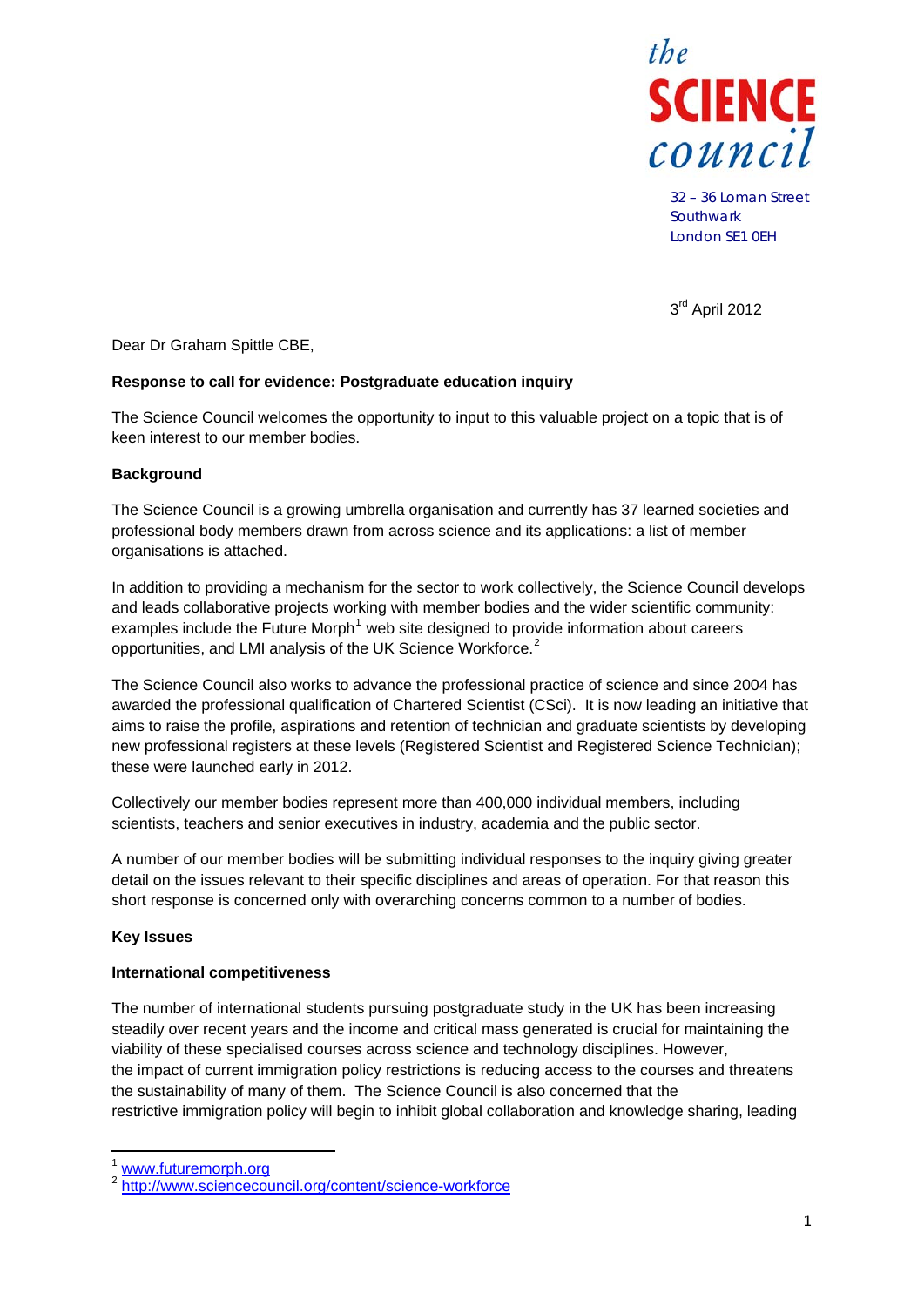to serious implications for the UK's central position and global leadership in many areas of scientific endeavour.

Member bodies also report concern that UK postgraduate students are less well prepared for research careers and are failing to compete with international applicants for research positions.

## **Funding for postgraduate courses**

Taught Masters courses are fast becoming the preferred route into science and technical areas of employment and to doctoral study. However, the funding model for these courses means that there is a risk that some sub-disciplines with small numbers of students could disappear. In some sectors where there is an ageing population of skilled people the disappearance of these courses could lead to near-total loss of national capacity in the next few years.

In addition a number of the Research Councils that have provided significant levels of funding for taught Masters courses and studentships in previous years are now discontinuing their support in a number of critical and strategically important research areas. This and other measures, including a concentration on fewer strategic initiatives is likely to impact negatively on the take-up of PhD studentships. We would point to the decision by the Engineering and Physical Sciences Research Council to halt studentship funding in all disciplines except statistics and applied probability, and the decision by the Natural Environment Research Council to discontinue funding for nearly 400 full-time studentships or equivalent from 2012 as examples of where short-term decisions will have long-term impacts on the ability of the UK to strengthen our research base and attract global talent.

Accordingly, our members consider that the funding for these courses would be better routed through the Higher Education Funding Council for England and that the definition for Strategically Important and Vulnerable subjects at the postgraduate level should differ from that used at undergraduate level through the consideration of the learning outcomes of courses.

# **System equilibrium**

The issues with funding for Masters and PhD places are of particular concern at a time where the changes to funding for undergraduate courses could well deter students from continuing their studies. The implementation of the Higher Education White Paper and the reforms to the way that higher education will be funded in future year's means that the system is undergoing a considerable amount of change in a short space of time, meaning the consequences are very hard to predict. It would be sensible to avoid too many additional changes until the impacts are clear, particularly in relation to student choices.

I hope that you find this input helpful and I would be happy to discuss further any of the issues outlined above.

Yours sincerely,

HianestGam

Diana Garnham Chief Executive